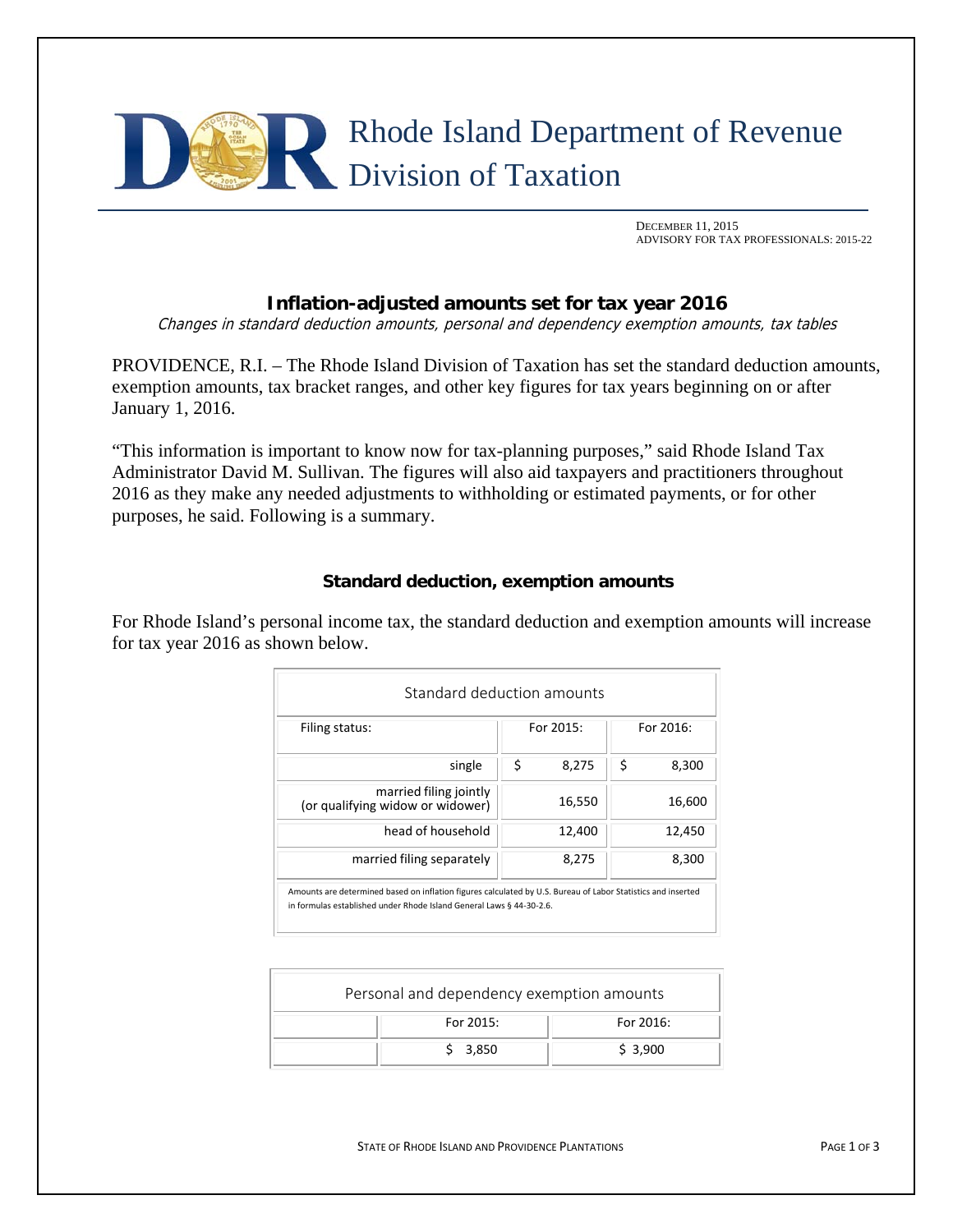#### **Personal income tax: phase-out range**

Most taxpayers are able to claim the full amount of the standard deduction to which they are entitled. The same is true for personal exemptions and dependency exemptions.

However, if a taxpayer's federal adjusted gross income (as modified for Rhode Island tax purposes) falls within a certain income range, the standard deduction amount – and the personal and dependency exemption amounts – are limited.

If income exceeds the range, the taxpayer cannot claim a standard deduction or personal or dependency exemption amount. The income ranges are listed in the table below:

| Phase-out range for standard deduction, exemption amounts |                        |                        |  |  |  |
|-----------------------------------------------------------|------------------------|------------------------|--|--|--|
|                                                           | Tax year 2015:         | Tax year 2016:         |  |  |  |
|                                                           | \$192,700 to \$214,700 | \$193,600 to \$215,800 |  |  |  |

## **Personal income tax: rate schedule**

The Division of Taxation has recalculated tax bracket ranges for tax year 2016, as required by statute. The changes were made to the Rhode Island personal income tax's uniform tax rate schedule – which is used by all filers.

|      |                 |              |                      |                                                                         |                    | <b>Applies to tax</b><br><b>year 2015</b> |
|------|-----------------|--------------|----------------------|-------------------------------------------------------------------------|--------------------|-------------------------------------------|
|      |                 |              |                      | Rhode Island personal income tax:                                       |                    |                                           |
|      | Taxable income: |              |                      | uniform tax rate schedule for 2015                                      |                    |                                           |
|      |                 |              |                      |                                                                         |                    |                                           |
| Over |                 | But not over | Pay                  | + percent<br>on excess                                                  | of the amount over |                                           |
| \$   | 0               | \$<br>60,550 | \$                   | 3.75%                                                                   | \$<br>$\Omega$     |                                           |
|      | 60,550          | 137,650      | 2,270.63             | 4.75%                                                                   | 60,550             |                                           |
|      | 137,650         | $- -$        | 5,932.88             | 5.99%                                                                   | 137,650            |                                           |
|      |                 |              |                      |                                                                         |                    |                                           |
|      |                 |              |                      | Rhode Island personal income tax:<br>uniform tax rate schedule for 2016 |                    | <b>Applies to tax</b><br><b>year 2016</b> |
|      | Taxable income: |              |                      |                                                                         |                    |                                           |
| Over |                 | But not over | Pay                  | + percent<br>on excess                                                  | of the amount over |                                           |
| \$   | 0               | \$<br>60,850 | \$<br>$\overline{a}$ | 3.75%                                                                   | \$<br>0            |                                           |
|      | 60,850          | 138,300      | 2,281.88             | 4.75%                                                                   | 60,850             |                                           |

STATE OF RHODE ISLAND AND PROVIDENCE PLANTATIONS **STATE OF RHODE ISLAND AND PROVIDENCE PLANTATIONS**